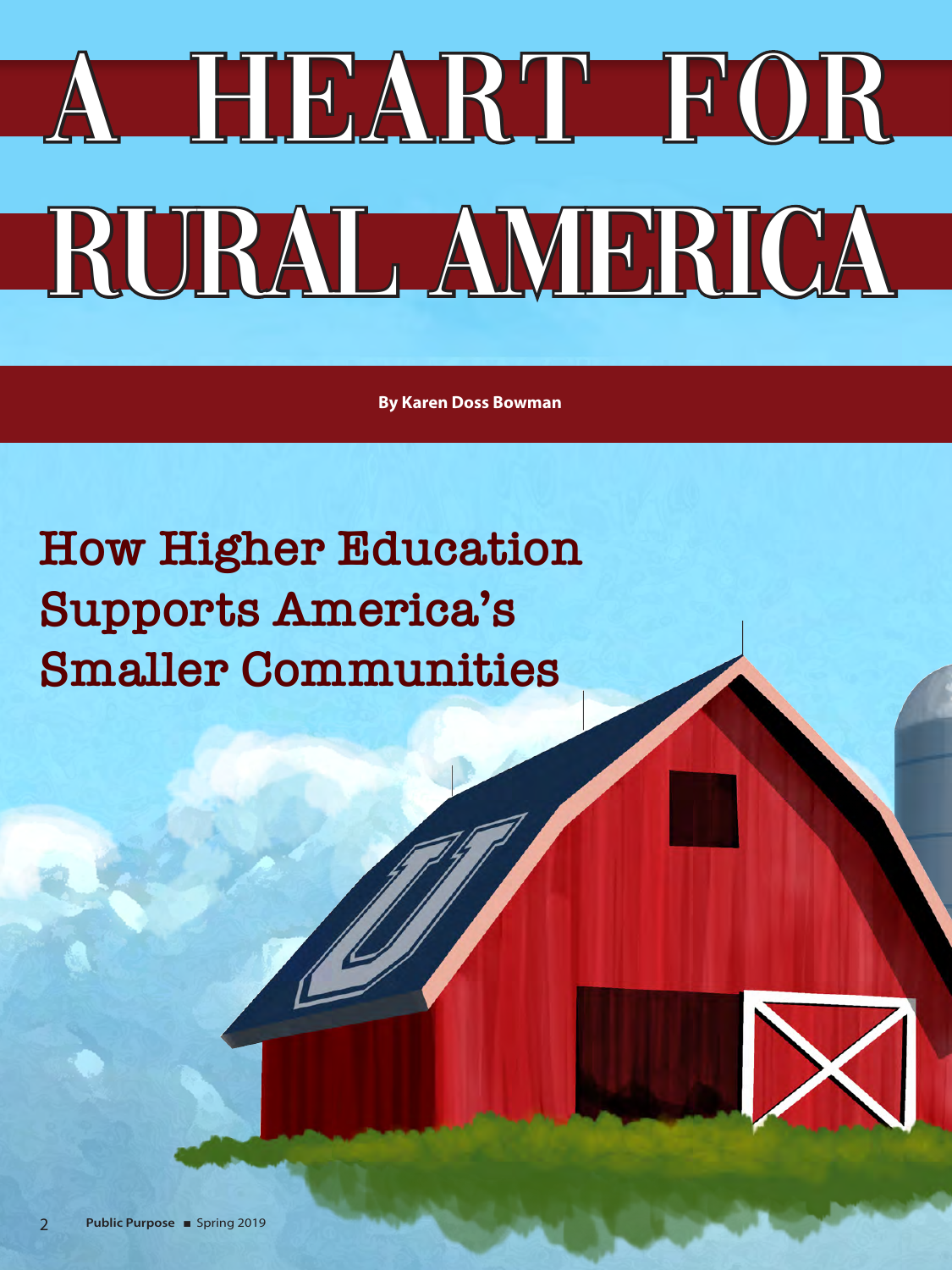manda Courtois, a senior a<br>Eastern Oregon University<br>(EOU) based in La Grande<br>Ore., is passionate about w<br>open spaces. Hailing from<br>rural Weiser, Idaho, Courtois loves being manda Courtois, a senior at Eastern Oregon University (EOU) based in La Grande, Ore., is passionate about wide open spaces. Hailing from small,

outdoors and taking advantage of the natural resources near her home. She readily shares that enthusiasm with others, but she's also eager to learn what life is like for city dwellers.

In September, Courtois participated in the Urban-Rural Ambassadors Institute, a collaborative between EOU and Portland State University (PSU) designed to break down the barriers between rural and urban communities to help students discover common ground. The sixcredit-hour course is focused on the principles and methods of collaboration that could provide a foundation for finding creative solutions to the challenges facing vastly different regions within the state.

During the 10-day program, the small group of students from both campuses spent a week together at EOU studying rural issues such as land use, water rights and farming—and

> a week at PSU learning about urban concerns such as housing, homelessness and poverty. To help students develop a greater understanding of both regions, the program included classroom discussions, meetings with local leaders and field trips to sites of historical or cultural value in both Portland and La Grande.

"I wanted to gain the experience of working with people different from me, and to learn how they think of rural America and gain some insights from their perspectives," says Courtois, an ecological biology major with minors in natural resources and communications. "I'm very passionate about natural resources, so it was

exciting for me to share my experience and love for agriculture and the land with students who haven't really grown up [thinking about] these issues. It was amazing to be able to talk about issues [that affect me] every day, that the Portland students didn't understand, and vice versa. I'm so willing to learn about other people's perspectives and experiences, so it was very interesting."

Like EOU, rural colleges and universities across the United States have a critical role to play in today's higher education landscape. These institutions, many of them AASCU schools, have long-established reputations for serving their communities—both in terms of educating students from the surrounding regions and by enhancing opportunities for economic growth and development.

The Urban-Rural Ambassador Institute is one of EOU's earliest initiatives since being designated as "Oregon's Rural University" by the state legislature and Gov. Kate Brown. The program emerged out of EOU's Rural Engagement and Vitality (REV) Center, which strives to transform "challenges into opportunities through applied research, public policy analysis, community education and outreach programs," according to the REV website. The Center is focused on areas such as workforce development, community resiliency, sustainability, rural policies and public engagement.

"We are embracing our place and leveraging our unique characteristics to serve our students and the rural communities in Eastern Oregon," says EOU President Tom Insko, an alumnus of the university who grew up on a family farm in the region. "Being rural is an asset that can be used to benefit our students by giving them high-impact, experiential learning opportunities to engage in meaningful ways with community businesses and nonprofits. Being more closely connected to our communities allows us to offer high-impact educational opportunities that tie back in meaningful ways to our mission."

## **Facing Multiple Hurdles**

Many AASCU schools were founded over a century ago to prepare teachers to serve the rural communities surrounding them. Though these public colleges and universities have expanded their missions to embrace a full array of academic programs—from teacher education and health care professions to business, engineering and technology—they still maintain their historic commitment to serving the geographic regions where they are located.

"One of the unique aspects of a regional institution like ours is the connectedness we have to our community," says Lynette Olson, provost and vice president for academic affairs at Pittsburg State University in Kansas. "At Pittsburg State, we have woven that connectedness into our university's mission statement, so we aim to provide a transformational experience for our students and our community. It is really a focal point for all AASCU institutions."

More than 70 percent of the United States is rural, according to research by East Carolina University's (ECU) Rural Prosperity Initiative. And yet youth from these areas often face multiple barriers to pursuing a college education. A significant number live in poverty and face food insecurity; many would be the first in their families to go to college, so they don't have an adult in their lives to guide them through the application process and beyond; and many have to get jobs—often on a family farm or ranch or in a family business—to help financially support their families. Additionally, a majority of these communities have seen a mass exodus of the manufacturing jobs that once sustained their economies.

According to "The Rural Higher-Education Crisis," a September 2017 article in *The Atlantic*, "The high school graduates who head off to campus in the lowest proportions in America are the ones from rural places." And data from the U.S. Department of Agriculture (USDA) shows that the percentage of adults from rural areas with a bachelor's degree or higher—among those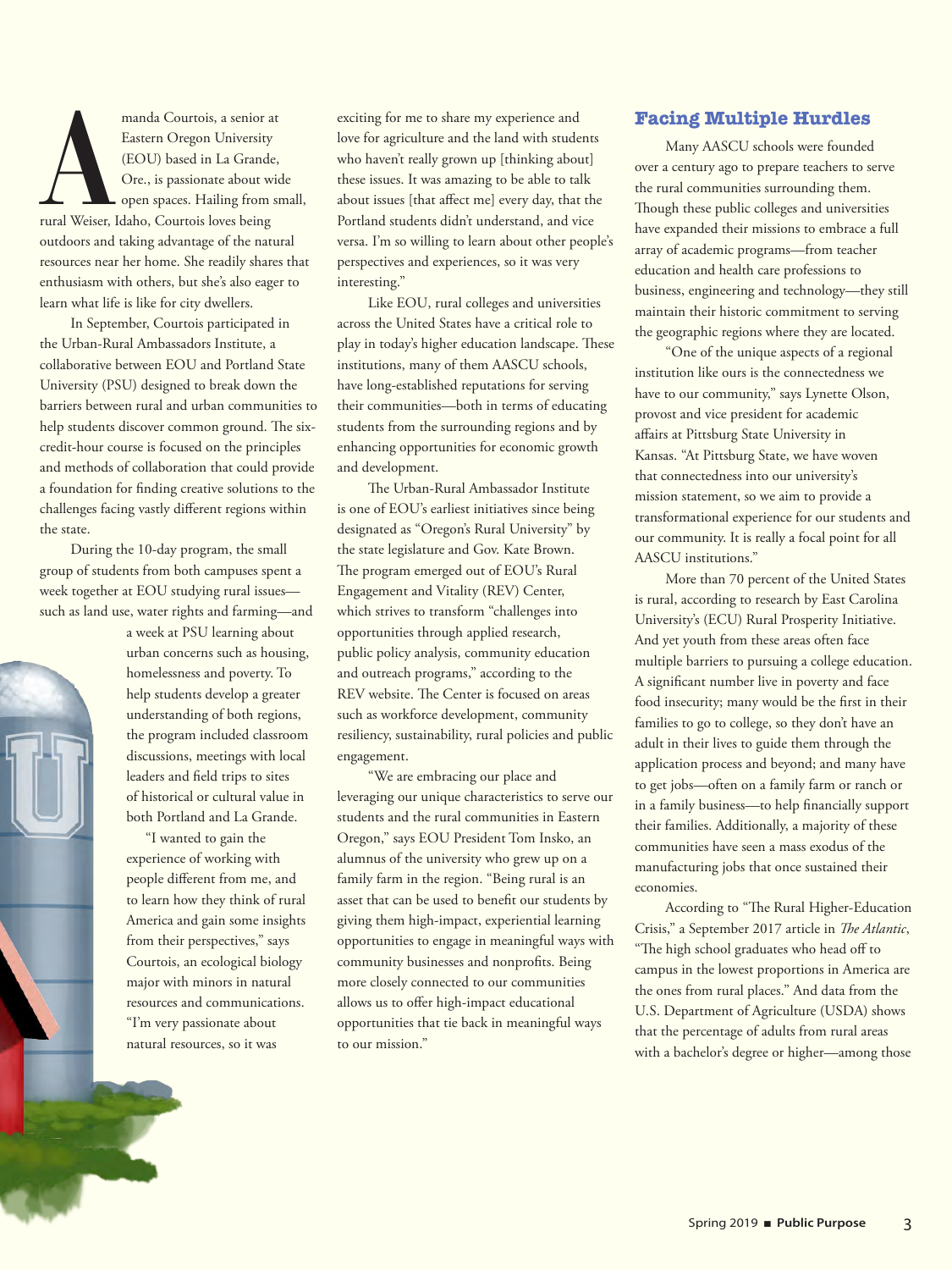aged 25 and older—still lags behind the same population in urban areas (19 percent compared to 33 percent in 2016). The USDA study also notes, however, that "in both urban and rural areas, education is associated with higher earnings."

For rural communities, another challenge is "brain drain"—when the young people who go away for college don't return to establish careers and raise families. Instead, they flock to urban or suburban areas for the prospect of diverse job opportunities and higher salaries.

"Often the best and brightest don't come back," says Charles Snare, vice president of academic affairs at Chadron State College in Nebraska. "That ends up being a huge challenge," impacting the local economy and recruitment of students and faculty.

Most colleges and universities are concerned about enrollment, especially in light of declining numbers of high school graduates in many regions. But rural institutions face an added barrier when competing for students from urban or suburban areas who may perceive these regions as lacking in convenience, culture, entertainment and opportunity. This sometimes calls for creative solutions.

At Northern Michigan University, for example, a nearly 20 percent drop in enrollment over a four-year period caused administrators to look for new ways to appeal to prospective students, according to a report by *The Chronicle of Higher Education*. Their tactics included adding two unusual academic programs: a medicinal plant chemistry degree program focused on marijuana and a forensic anthropology major featuring the world's first cold-weather body farm. These programs, along with other strategic initiatives, no doubt have contributed to a boost in the university's enrollment over the past two years.

Recruiting faculty and staff is another challenge facing rural institutions. It can be difficult, for example, to attract minorities to rural communities where they might feel out of place—or even unwelcome. Younger faculty may be looking for a more upscale, fashionable atmosphere. And even those who would be interested in teaching at a rural college or university may be concerned about job prospects for spouses or partners.

"It is challenging to recruit young professional faculty and staff members who haven't yet established themselves or their families," Olson says. "Oftentimes they want a more vibrant community, and our community is limited in what it can offer."

Pittsburg State has partnered with the City of Pittsburg to revitalize the historic downtown in hopes of creating an atmosphere that will appeal to prospective students and young professionals. One of their projects, Block22, is a distinct living-learning community with 100 apartment units for students, co-working facilities and over 16,000 square feet of business incubator space for students to pursue entrepreneurial ventures. The downtown improvements also include new restaurants and businesses, improved lighting and sidewalks, and other infrastructure upgrades.

"It gives the community a different vibe than it had in the recent past," Olson says. "We have had a good number of young families coming back to Pittsburg who find that it fits their lives, but it's still a challenge to recruit. [Young professionals] often may not comprehend what a rural lifestyle feels like and what you can make of it."

## **Teaching Students, Building Stronger Communities**

ECU, located in Greenville, N.C., finds the circumstances of its region a sharp contrast from the state's prosperous urban centers of Charlotte, Raleigh/Durham and Winston-Salem. A significant number of ECU's students (nearly 11,000 out of a student body of 29,000) come from the Tier 1 and Tier 2 counties—the poorest counties in the state—that surround the university.

"We're in a beautiful part of the state that happens to have many communities with great disparities related to health care, education and the economy," says ECU Chancellor Cecil Staton. "We view our mission as trying to find a way to help this unique area within our state as we try to address these disparities."

ECU launched the Rural Prosperity Initiative (RPI) to address the problems facing eastern North Carolina and other rural communities. A multi-faceted effort, RPI pulls together resources throughout the university community and forms partnerships with government, business and nonprofit organizations "to improve the quality of life, health, education and employment" for residents in the surrounding communities. Global tech leader SAS, based in Cary, N.C., is supporting RPI research and programs through analytics and data visualization.

As a leader in teacher education—placing more teachers in North Carolina public schools than any other institution in the state—ECU is uniquely poised to address educational disparities. For example, the university has teamed up with Pitt County Public Schools to create a laboratory school. Serving second through fourth grades, it provides a handson training site for future teachers and administrators. The university also established the Innovation Early College High School on campus for students who are first-generation college applicants, at risk for dropping out, or seeking accelerated learning opportunities, allowing them to earn college credit while getting a personalized education.

"This helps prepare high school students to think about and dream of getting a college education," Staton says.

Eastern North Carolina also faces higherthan-average rates of chronic diseases such as heart disease and diabetes. ECU is set to launch a College of Rural Public Health in 2021, capitalizing on the strengths of the ECU Brody School of Medicine—the number one provider